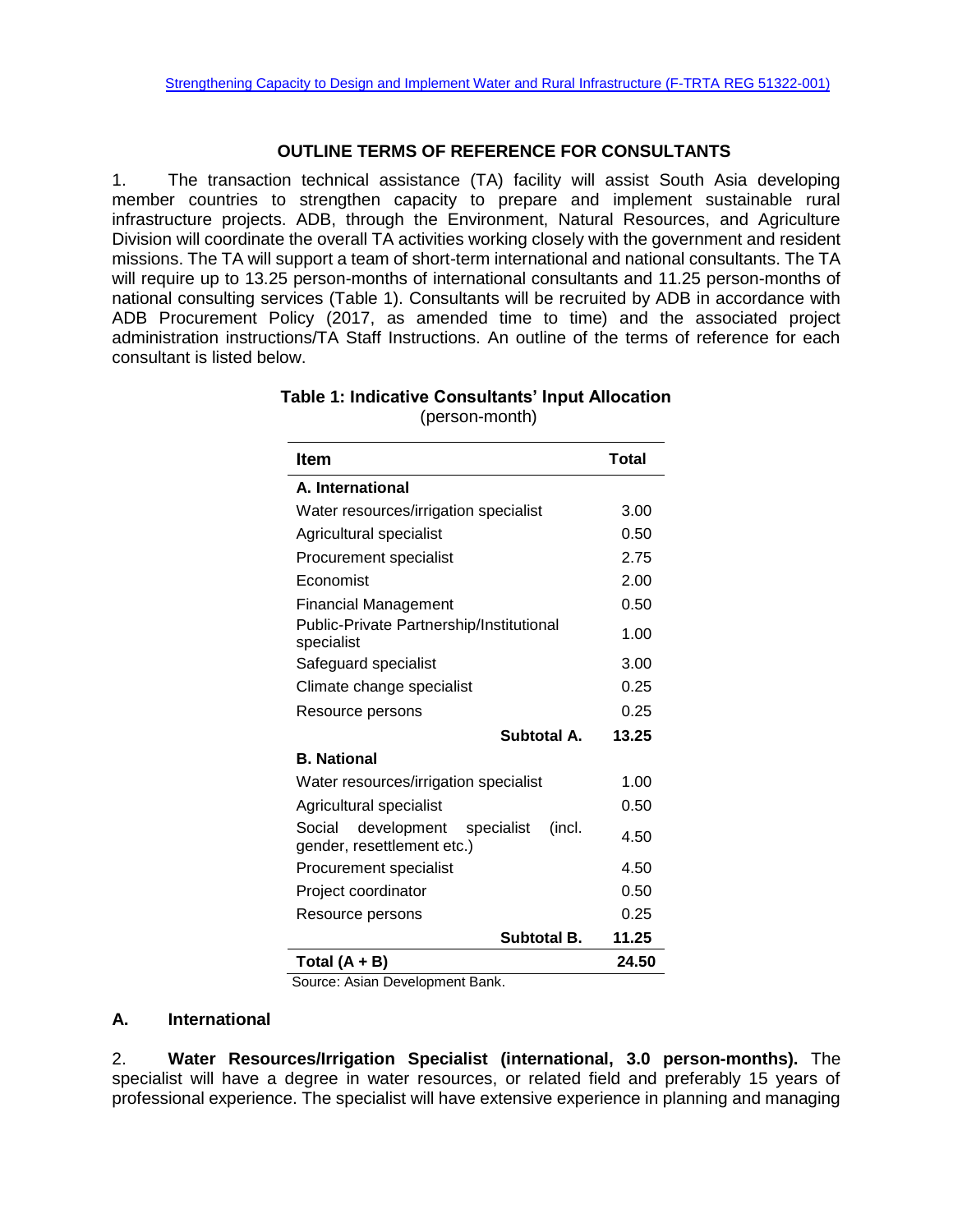water resources development projects and experience in ADB-funded projects (or by any other similar international funding agencies). The specialist will (i) conduct technical due diligence of the components and packages of identified projects, including reviewing selected feasibility studies and detailed design reports, ensure quality control, analyze technical and institutional risks associated with the proposed approach and identify mitigation measures; (ii) support the selected projects' executing agency and ADB team in meeting project readiness criteria for project Board approval; and (iii) help solve (as required) technical challenges in ongoing projects.

3. **Agricultural Specialist (international, 0.5 person-months).** The specialist will have a degree in agronomy or other related fields and preferably 10 years of professional experience, including experience in South Asia. The specialist will have experience in planning and managing agricultural intensification and diversification projects/programs. The specialist will (i) review selected feasibility studies and detailed design reports, ensure quality control, analyze technical and institutional risks associated with the proposed approach and identify mitigation measures; (ii) support the selected projects' executing agency and ADB team in meeting project readiness criteria for project Board approval; and (iii) help solve (as required) technical challenges in ongoing projects.

4. **Procurement Specialist (international, 2.75 person-months).** The specialist will preferably have a degree in civil engineering or equivalent, with 15 years of experience on similar development projects in Asia including South Asia. The specialist should have demonstrated experience with procurement processes for externally financed projects, mainly those funded by ADB or the World Bank, as well as with procurement training of executing agencies. The specialist will (i) review and upgrade the selected projects procurement plans, procurement capacity assessments, tender documents and request for proposals; (ii) support the relevant executing agency in addressing comments provided by ADB during the procurement and recruitment process; (iii) support the selected projects' executing agency and ADB team in meeting project readiness criteria for project Board approval; and (iv) provide training to stakeholders as required.

5. **Economist (international, 2.0 person-months).** The economist will preferably have a master's degree in economics, or other relevant discipline with 10 years of professional experience, experience in economic and financial analysis of infrastructure investment projects, preferably on ADB/World Bank-funded agriculture and natural resources projects. The specialist will have demonstrated experience in conducting financial analysis and cost-benefit analysis according to ADB standards and guidelines, and familiarity with ADB project processing requirements. The economist will (i) review and update the economic analysis of selected projects to meet to comply with ADB's Guidelines for the Economic Analysis of Projects (2017), (ii) review and update project cost estimates prepared for selected projects to ensure this meets ADB and executing agency requirement, and (iii) support the selected projects' executing agency and ADB team in meeting project readiness criteria for project Board approval.

6. **Financial Management Specialist (international, 0.5 person-months).** The financial management specialist should preferably have a CA/CPA and 10 years of experience in financial management including conducting financial management assessment for ADB or the World Bank financed project. A master's degree or equivalent in financial management or equivalent. The specialist will (i) review and update the financial management assessment of selected projects to meet ADB requirements, (ii) review and update project cost estimates prepared for selected projects to ensure this meets ADB and executing agency requirements, and (iii) support the selected projects' executing agency and ADB team in meeting project readiness criteria for project Board approval.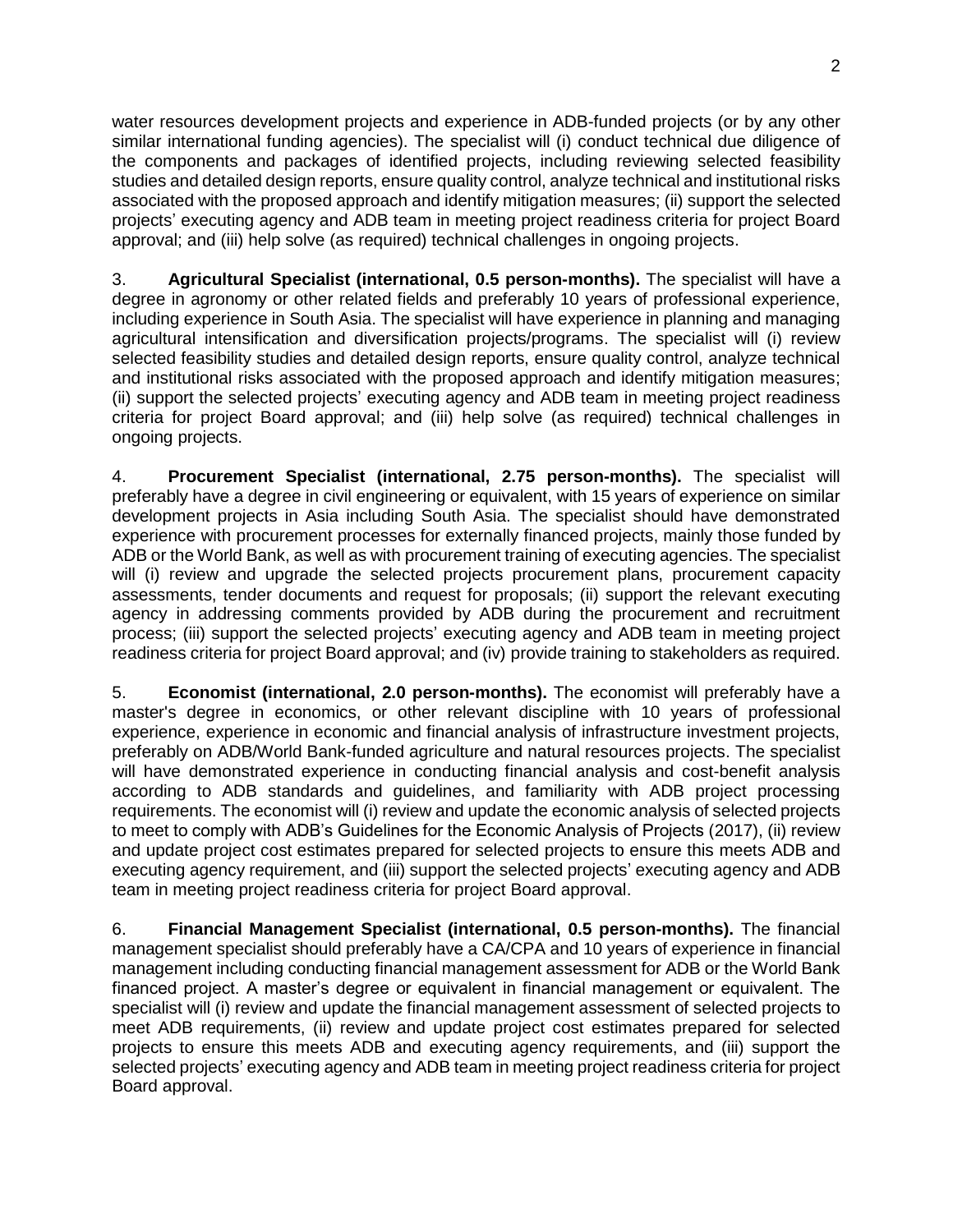7. **Public-Private Partnership(PPP)/Institutional Specialist (international, 1.0 personmonths).** The PPP/institution specialist will have a master's degree in a relevant field law and agriculture water resources or equivalent with preferably 10 years of experience in planning and implementing PPP rural infrastructure projects.. The specialist will (i) review relevant project PPP cell strength/weaknesses and need for further support; (ii) review project consultants PPP proposals assess risk allocation, stakeholder's readiness and recommend options for improvement; and (iii) support project PPP development from procurement through to startup.

8. **Safeguard specialist (international, 3.00 person-months).** The specialist will have preferably a master's degree in environmental sciences, social sciences, development studies, or equivalent as required and 10 years of experience in working in areas of safeguards in donor agencies including ADB. Demonstrated experience and understanding of ADB standards and guidelines with experience in producing the ADB reports. The specialist will (i) review safeguards documents produced by the executing agency and filling the gaps if any to ensure compliance with ADB Safeguard Policy Statement 2009, (ii) revise the PAM safeguard sections as required, (iii) support the executing agency in implementing safeguard plans by developing a detailed terms of reference and assisting the executing agency in implementing the plan, and (iv) support the selected projects' executing agency and ADB team in meeting project readiness criteria for project Board approval.

9. **Climate change specialist (international, 0.25 person-months**). The specialist will have a master's degree or higher in environmental management, climate change, or a related area with preferably 5 years of relevant experience in the areas directly related to climate change adaptation and experience in conducting climate change vulnerability and impact assessments. The specialist will support: (i) identification of climate change risks and assessing the impacts on selected projects; (ii) developing measures to improve climate change resilience and promote adaptation and mitigation, and (iii) provide training to stakeholders as required.

10. **Resource persons (international, 0.25 person-months).** Resource persons (technical specialists, project management experts, and/or staff of government implementing agency and executing agency) will be engaged to review documents and be speakers, facilitators, or discussants in related workshops, seminars, or conferences. Recruitment of these experts will be on need basis. The terms of reference for these experts will be developed on demand.

## **B. National**

11. **Water resources/irrigation specialist (national, 1.0 person-months).** The specialist will have a degree in civil engineering, or related field and preferably 10 years of professional experience. The specialist will have extensive experience in planning and managing water resources development projects, experience in ADB-funded (or by any other similar international funding agencies). The consultant will (i) review selected feasibility studies and detailed design reports, ensure quality control, analyze technical and institutional risks associated with the proposed approach and identify mitigation measures; and (ii) support the selected projects' and ADB team in meeting project readiness criteria for project Board approval.

12. **Agricultural Specialist (national, 0.5 person-months).** The specialist will have a degree in agronomy or other related fields and preferably 10 years of professional experience, including experience in South Asia. The specialist will have experience in planning and managing agricultural intensification and diversification projects/programs. The specialist will (i) review selected feasibility studies and detailed design reports, ensure quality control, analyze technical and institutional risks associated with the proposed approach and identify mitigation measures;